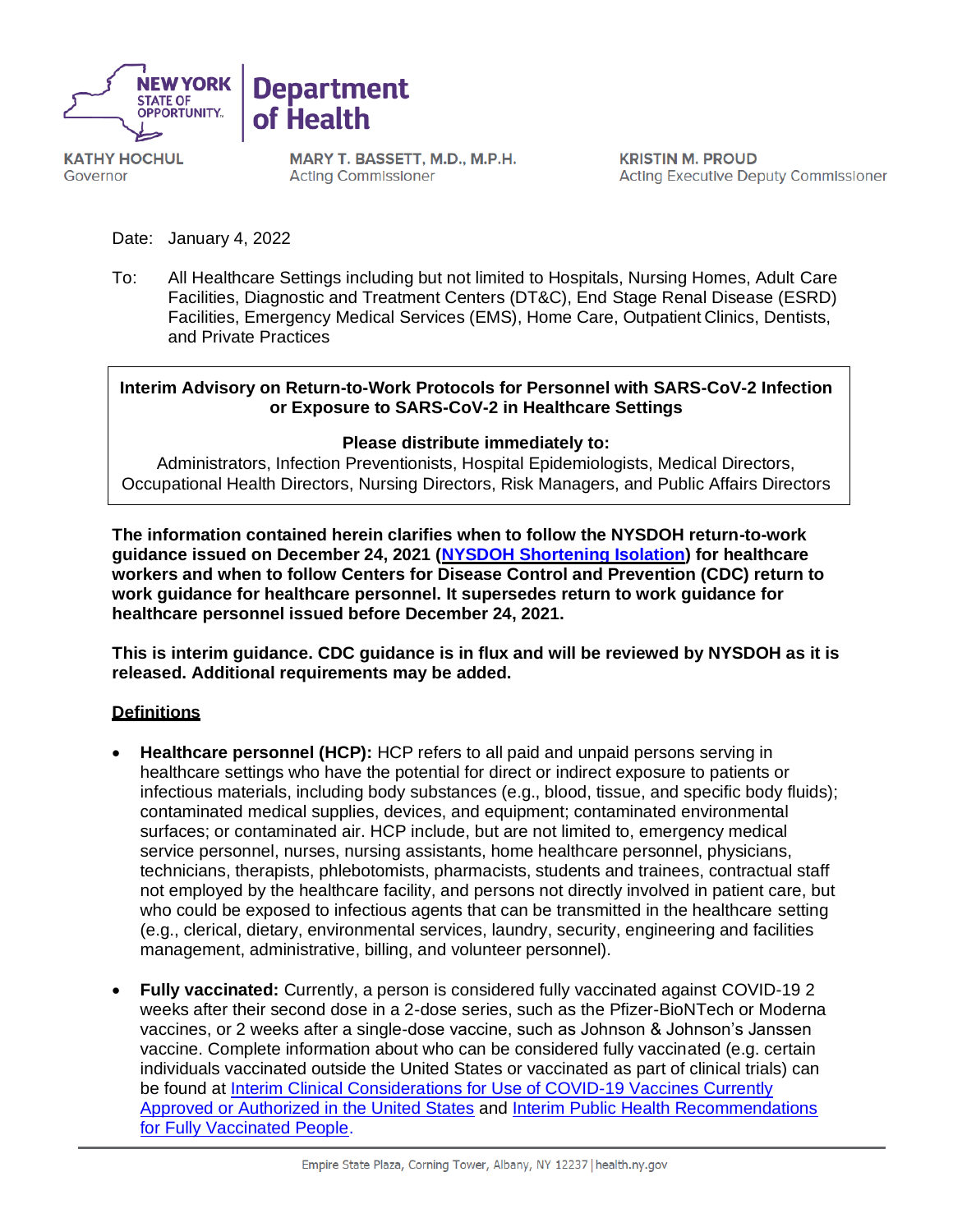**Exposure** in HCP is defined as having a higher-risk exposure in a healthcare setting with a patient, visitor, or HCP with confirmed or suspected COVID-19 while not wearing recommended personal protective equipment per [CDC guidelines,](https://www.cdc.gov/coronavirus/2019-ncov/hcp/guidance-risk-assesment-hcp.html) or had [close contact](https://www.cdc.gov/coronavirus/2019-ncov/your-health/quarantine-isolation.html#closecontact) (e.g., in a community setting) within 6 feet of a person confirmed or suspected to have COVID-19 infection for a cumulative 15 minutes or more within a 24-hour period, or was deemed to have had an exposure (including proximate contact) by a local health department.

# **Managing HCP with SARS-CoV-2 Infection or Exposure to SARS-CoV-2**

- Nursing homes should follow appropriate CMS and CDC guidance regarding HCP return to work after SARS-CoV-2 infection or after exposure to SARS-CoV-2, as found at <https://www.cdc.gov/coronavirus/2019-ncov/hcp/guidance-risk-assesment-hcp.html> and [https://www.cdc.gov/coronavirus/2019-ncov/hcp/mitigating-staff-shortages.html.](https://www.cdc.gov/coronavirus/2019-ncov/hcp/mitigating-staff-shortages.html)
- Other healthcare facilities and settings should follow NYSDOH and CDC guidance as follows:
	- o Follow NYSDOH guidance [\(NYSDOH Shortening Isolation\)](https://coronavirus.health.ny.gov/system/files/documents/2021/12/return-to-work-isolation-guidance_12-24-21.pdf) when implementing "contingency" strategies (Strategies to Mitigate [Healthcare Personnel Staffing](https://www.cdc.gov/coronavirus/2019-ncov/hcp/mitigating-staff-shortages.html)  [Shortages\)](https://www.cdc.gov/coronavirus/2019-ncov/hcp/mitigating-staff-shortages.html) for return-to-work for infected HCP.
		- Note that NYSDOH guidance allowing a shortened furlough for infected HCP applies to fully vaccinated HCP. For HCP who are not fully vaccinated (e.g., those with medical exemptions), follow CDC guidance for "conventional" strategies.
	- $\circ$  Follow CDC guidance when implementing "conventional" and "crisis" strategies for return-to-work for infected HCP.
	- o Follow CDC guidance for return-to-work for exposed HCP.
	- $\circ$  Guidance is summarized in the matrix below. Where NYSDOH quidance applies, details may be found at [NYSDOH Shortening Isolation.](https://coronavirus.health.ny.gov/system/files/documents/2021/12/return-to-work-isolation-guidance_12-24-21.pdf) Where CDC guidance applies, details of guidance for conventional strategies may be found at [Managing](https://www.cdc.gov/coronavirus/2019-ncov/hcp/guidance-risk-assesment-hcp.html)  [HCP Infection or Exposure,](https://www.cdc.gov/coronavirus/2019-ncov/hcp/guidance-risk-assesment-hcp.html) and details of guidance for contingency and crisis strategies may be found at Strategies to Mitigate Healthcare Personnel Staffing **Shortages**
- Transition from conventional to contingency to crisis strategies should be based on ability to provide essential services, as determined by the facility. Facilities should notify NYSDOH if "crisis" strategies are required; individual staff waivers are no longer required. Until further direction is given, facilities should call the Surge and Flex Operations Center at 917-909- 2676 to notify NYSDOH of the need to move to "crisis" strategies. Private medical and dental practices do not need to notify NYSDOH.

### **Healthcare Personnel and COVID-19 Paid Leave Law**

COVID-19 paid leave is available in New York State for individuals who must isolate or quarantine. For more information go to Paid Sick Leave for [COVID-19](https://paidfamilyleave.ny.gov/COVID19) Impacted New Yorkers.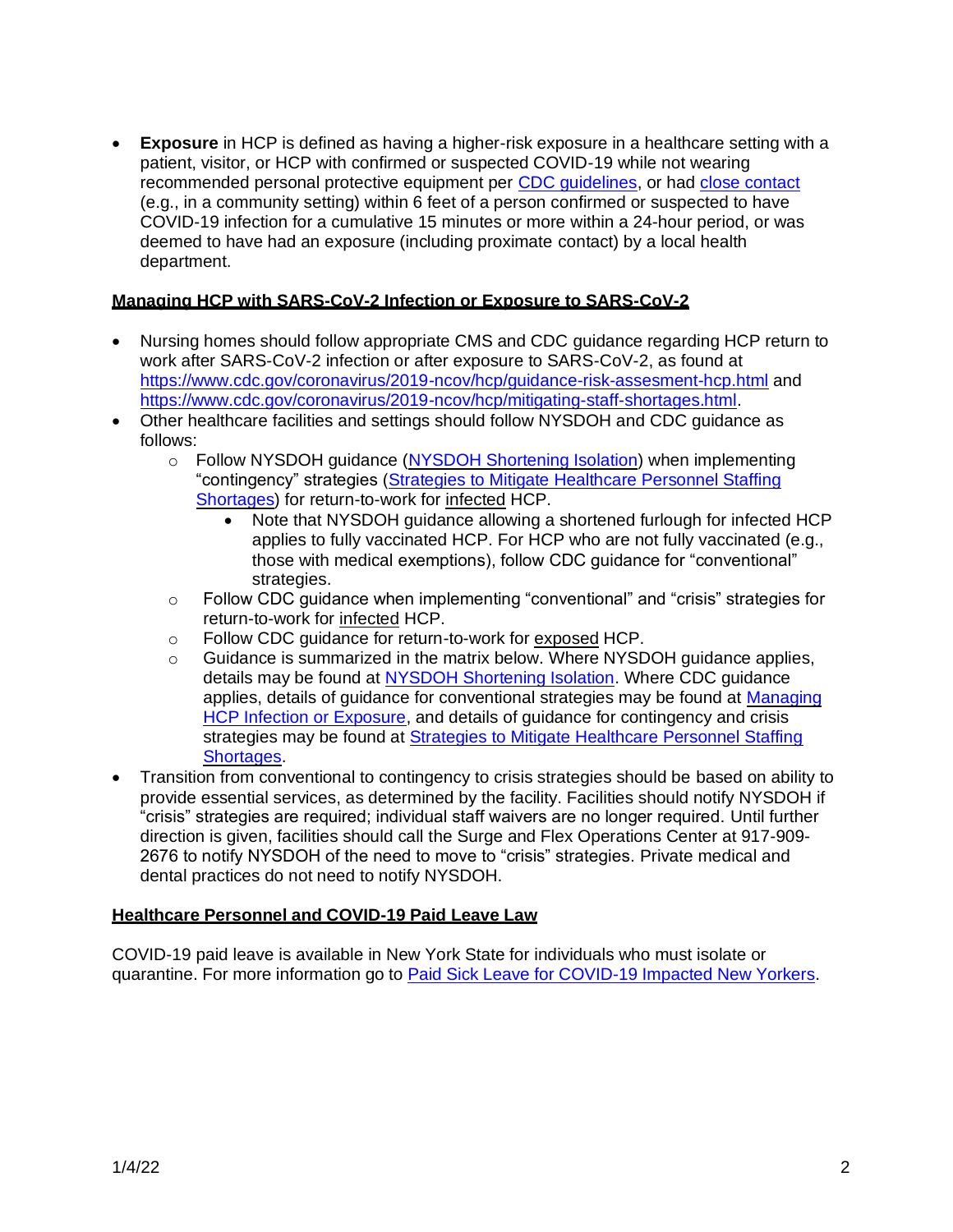## **Crisis Strategies to Mitigate Current or Imminent Staffing Shortages that Threaten Provision of Essential Patient Services**

Hospitals and non-hospital entities with an actual or anticipated inability to provide essential patient services despite instituting contingency strategies according to the guidance above and matrix below should notify NYSDOH of their need to follow CDC crisis capacity strategies. Until further direction is given, hospitals and non-hospital entities should call the Surge and Flex Operations Center at 917-909-2676 to notify NYSDOH of the need to move to "crisis" strategies with a description of mitigation strategies already employed (Strategies to Mitigate [Healthcare](https://www.cdc.gov/coronavirus/2019-ncov/hcp/mitigating-staff-shortages.html) Personnel Staffing [Shortages\)](https://www.cdc.gov/coronavirus/2019-ncov/hcp/mitigating-staff-shortages.html) and a description of crisis strategies regarding HCP return-towork which they intend to implement and their planned prioritization strategy.

Before moving to crisis strategies:

- Healthcare entities must ensure that they have strategies in place to mitigate HCP staffing shortages, including appropriate Contingency strategies as outlined in CDC's Strategies to Mitigate [Healthcare](https://www.cdc.gov/coronavirus/2019-ncov/hcp/mitigating-staff-shortages.html) Personnel Staffing Shortages.
- Facilities should ensure that the criteria for identifying higher risk HCP exposures in healthcare settings are applied properly according to CDC quidance (e.g., missing PPE or inappropriate wearing of PPE while caring for a patient with suspected or confirmed COVID-19 or during aerosol-generating procedures).

### **Additional Assistance**

General questions or comments about this advisory can be sent to: [covidhospitaldtcinfo@health.ny.gov,](mailto:covidhospitaldtcinfo@health.ny.gov,) or [covidnursinghomeinfo@health.ny.gov,](mailto:covidnursinghomeinfo@health.ny.gov) or [covidadultcareinfo@health.ny.gov,](mailto:covidadultcareinfo@health.ny.gov.) or [icp@health.ny.gov.](mailto:icp@health.ny.gov)